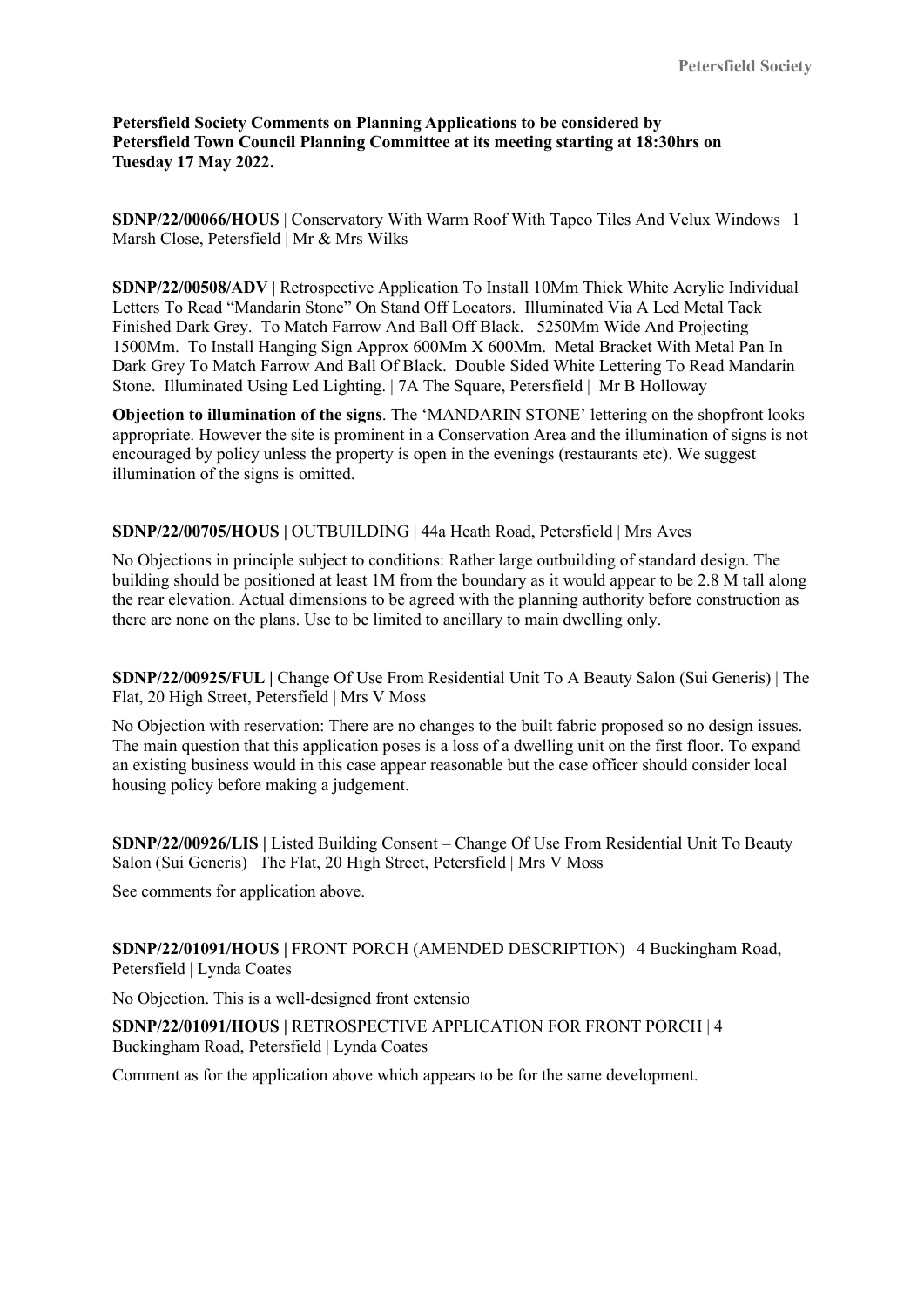**SDNP/22/01133/HOUS |** SINGLE STOREY REAR EXTENSION | Clad The Existing Rear Extension With Timber Frame And Weatherboarding, Conversion Of Loft Space Into Store Room, Addition Of A Window At First Floor Above The Existing Wc Window To Serve The New En-Suite And The Addition Of Roof Lights To The Side And Rear | 1 Herne Court, Heath Road, Petersfield | Ms P Vary

No Objection. This is a well-designed extension.

## **SDNP/22/01238/FUL |** CHANGE OF USE OF GROUND FLOOR FROM OFFICES (CLASS E(g(i) TO RESIDENTIAL | Mr D Graver | 38D Unit 1 , Dragon Street, Petersfield, Hampshire, GU31 4JJ

Objection. The issue is the loss of 'Employment' use (office). The application states there is no demand for offices but we hear from local agents that there is demand. The application claims the site is 'edge of town centre' but this is a small town and the site is four minutes walk from the town Square. Therefore the application should be refused unless there is compelling evidence that there is no demand for office use.

**SDNP/22/01335/REM |** Reserved Matters Application Relating To Sdnp/18/06292/Out For The Installation Of The Access Road, Landscaping And Supporting Infrastructure (Phase 1) | Land North of Buckmore Farm, Beckham Land, Petersfield | Mr A Murray

**Objection**: The documents submitted have not been altered or added to since the earlier objection to this proposal was submitted by the Petersfield Society. Councillor Jamie Matthews has submitted a well argued objection which is supported. The applicant claims that they have no legal authority to alter the access to the west end of Beckham Lane. A publicly acceptable solution should be negotiated with the local authority to confirm the no through road use of Beckham Lane and also an acceptable line for rerouting the public footpath. The documents submitted do not clearly define the full rerouting of the footpath that is necessary to make it possible to understand the full impact of the proposal. The actual access drive is roughly as recommended in the Petersfield Neighbourhood Plan and therefore acceptable.

**SDNP/22/01396/HOUS** | Ground Floor Internal Modifications To Listed Building, Plus New First Floor Within Barn. Rear Extension To Garage Including Cladding. Demolition To Outbuilding And New Zinc Roof. New Detached Garage | The Barn, 3 Farm Drive, Petersfield | Mr E Metters

No Objection subject to the Conservation Officer's pending report: This is a good quality design for a single storey extension and with minimal impact on adjacent dwellings. The possible impact on heritage fabric is not completely clear but it is assumed that the conservation officer will deal with relevant questions relating to the listed status of the main building.

**SDNP/22/01397/LIS |** Listed Building Consent – Ground Floor Internal Modifications To Listed Building, Plus First Floor Within Barn. Rear Extension To Garage Including Cladding, Demolition To Outbuilding And New Zinc Roof. New Detached Garage | The Barn 3 Farm Drive, Petersfield | Mr E Metters

Comment as for Application 01396 above.

**SDNP/22/01400/LDP |** Lawful Development Certificate For A Proposed Development – Single Storey Rear Extension | 26 Tilmore Road, Petersfield | Ms E Rampton

No comment

**SDNP/22/01539/HOUS |** Single Storey Side Extension | 2 Crafts Lane, Petersfield | Mr & Mrs M Wheeler

No Objection. This is a small rear extension.